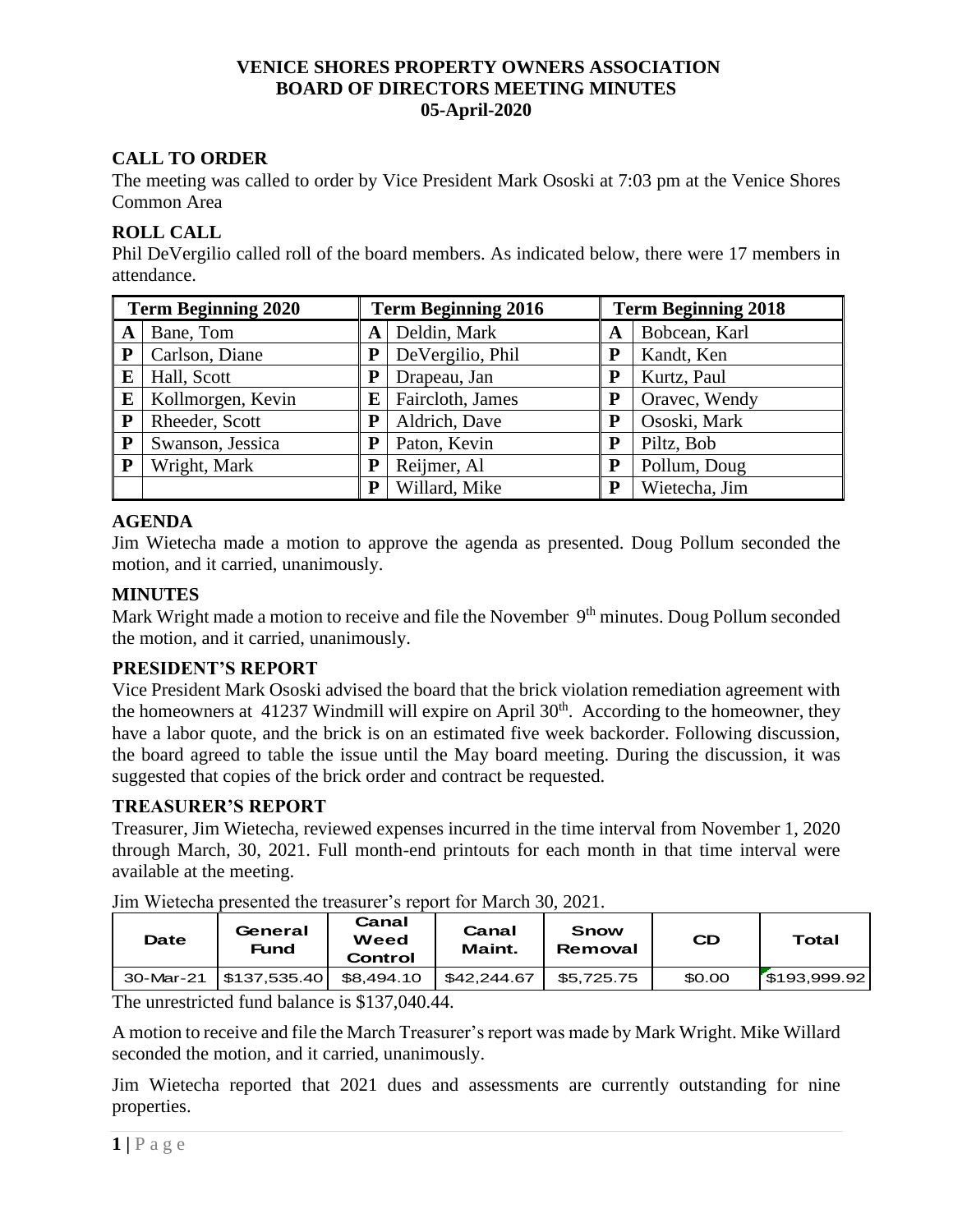## **VENICE SHORES PROPERTY OWNERS ASSOCIATION BOARD OF DIRECTORS MEETING MINUTES 05-April-2020**

Jim Wietecha and the audit committee members set a meeting date.

## **RECORD RETENTION/WEB REPORT**

Mark Ososki stated that there was nothing new to report.

### **CORRESPONDING SECRETARY'S REPORT**

Jessica Swanson requested items for the upcoming newsletter.

### **SOCIAL MEDIA**

There was nothing to report.

#### **CANAL COMMITTEE**

2021 expected water levels were discussed.

#### **MAINTENANCE COMMITTEE**

Scott Hall reported the following via email.

- I am not aware of any open issues with the plow contractor R&R. We had a couple of issues during the season with some households but they were resolved without issue.
- The lawn contract has been signed for 2021 with Assured Services. Based on when we move forward with the landscape work on the crossovers will depend on when we make some adjustments to maintenance.
- We should consider an annual maintenance program with whoever is the contractor of choice for the crossovers since we know Assured Services are lawn service providers and not landscape artists....
- Also need to include updating the current areas not designated for new landscaping as there are many dead bushes and the mulch needs to be replaced.

Mark Wright has been talking with landscapers regarding proposed work at the three recently raised crossovers. There currently are no plans. Mark made a motion to authorize up to \$5,000 for the installation of plastic, clay, and topsoil with a slope toward the street. Doug Pollum seconded the motion, and it carried, unanimously.

#### **HIGH WATER COMMITTEE**

Doug Pollum reported that one pump had to be replaced and another required removal of leaves and other debris.

A discussion of spring hay bay removal at the pump sites took place.

#### **BUILDING COMMITTEE**

Mark Ososki reported the following:

Construction began on Lot 269 on North River Rd. with Township approval but without Venice Shores approval. Upon contacting the Township, the construction was put on hold and resumed following approval of the plans by the Venice Shores Building Committee.

Plans for a garage extension at lot 024 were approved.

The newly constructed garage on lot 129 was determined to be attached to the house as required by the Venice Shores restrictions.

Plans for the addition of a garage at lot 130 were approved.